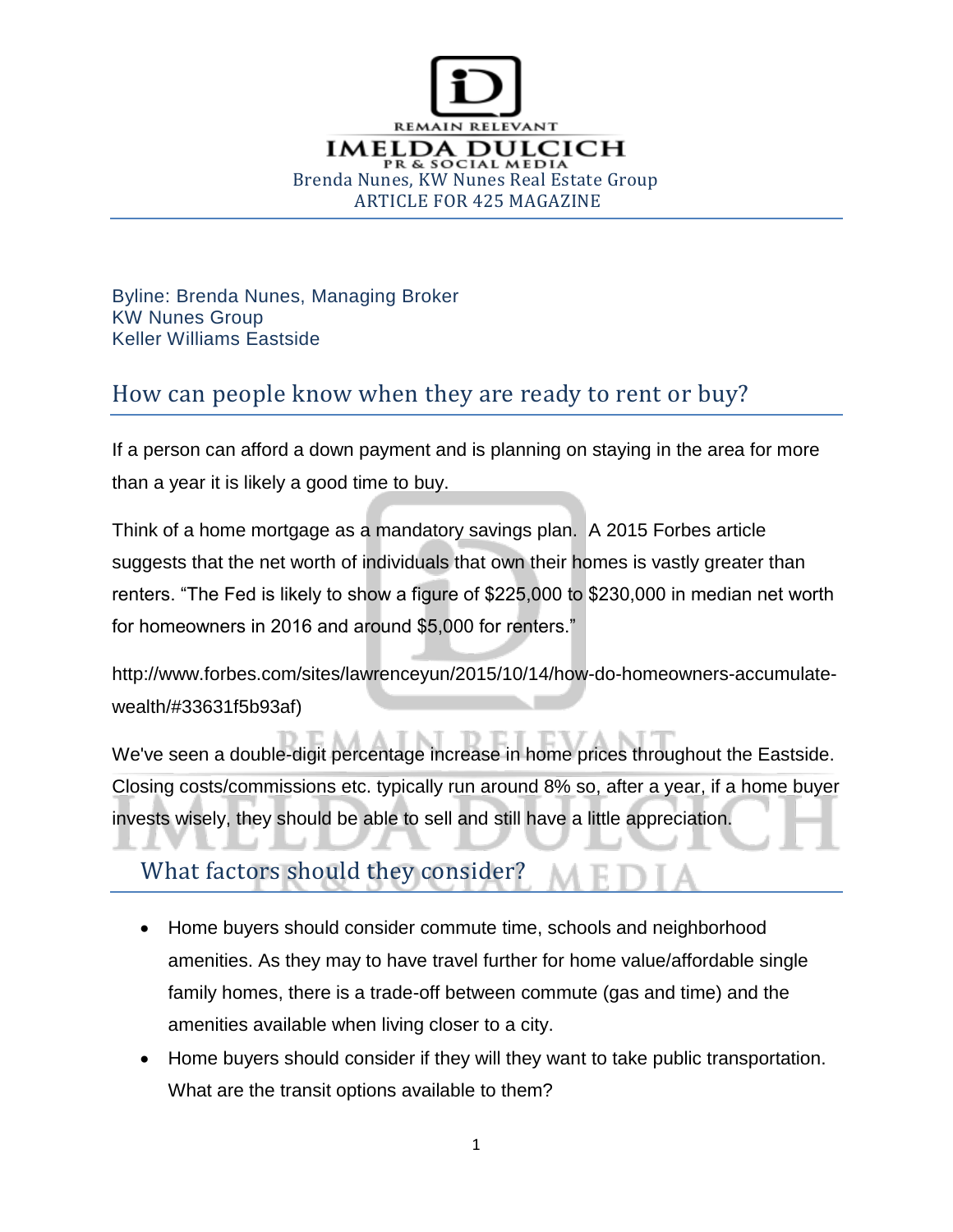

- Home buyers should know what size home is ideal for their lifestyle, and whether a yard is important to them.
- Do they plan to have children? They should take a look at what school districts are in the area, and how the schools are rated

#### For buying on the Eastside, should they expect to need a down payment? And how much?

Most successful buyers on the Eastside have 10% or more as a down payment. However, it is possible to get in with as little as 3% down on FHA loans. It all depends on the level of competition for the particular home. If the buyer can't compete on price or large down payments, we suggest that they learn what's important to the seller, and work on terms with their broker.

## If the person can't afford the Eastside market, where should they look if they work on and need to commute to the Eastside?

- There are many up and coming neighborhoods in South Seattle near the light rail; they tend to be more affordable. Many of these areas are seeing a revival and vibrancy with new homes and amenities.
- If commuting is not a concern (if the individual works from home or has access to a company shuttle) there are some great new communities in Snohomish County (Marysville and Monroe/Snohomish areas) and South King County (Kent, Covington, Auburn, Puyallup).